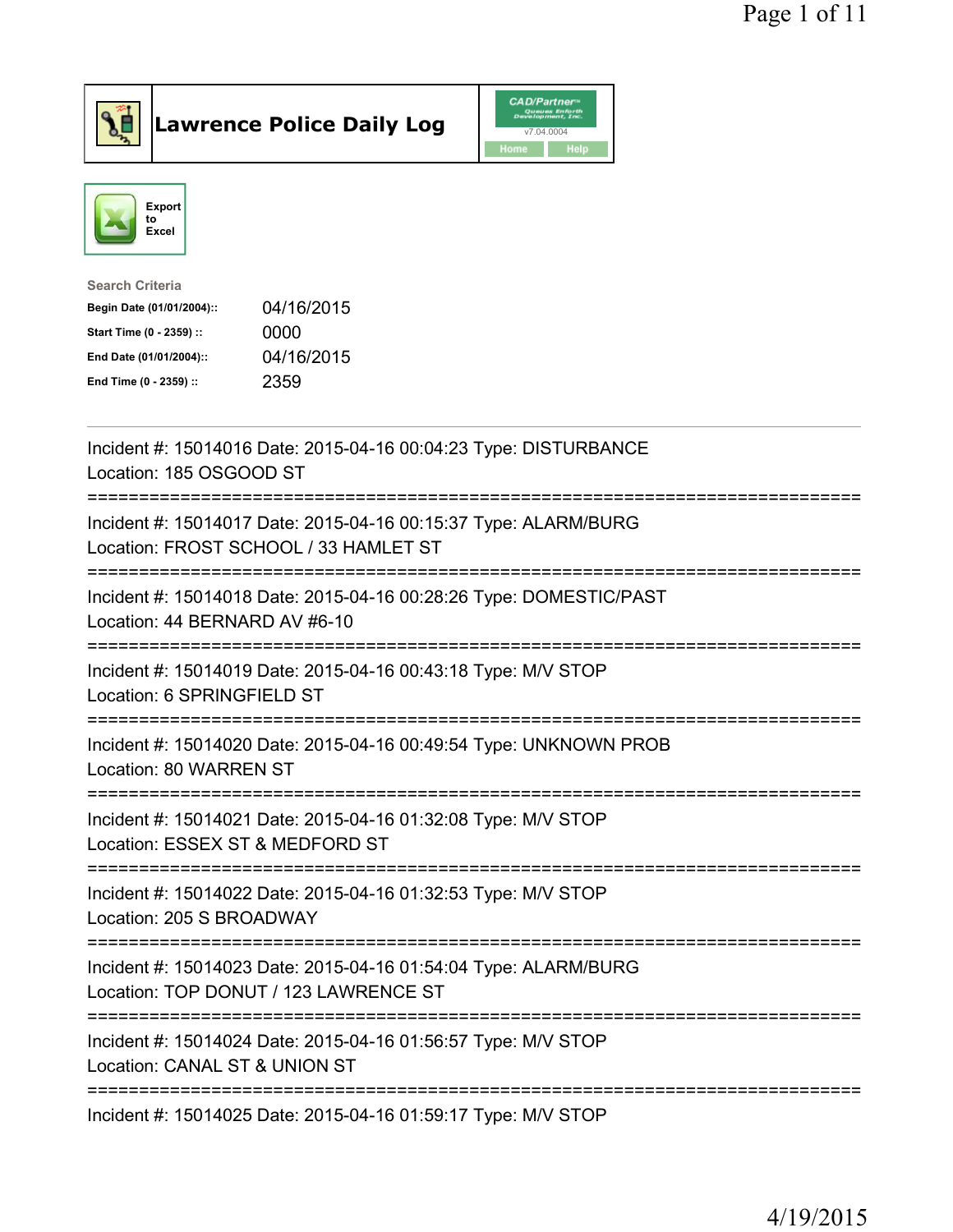Location: CANAL ST & MILL ST =========================================================================== Incident #: 15014026 Date: 2015-04-16 02:05:53 Type: M/V STOP Location: FARLEY ST & S BROADWAY =========================================================================== Incident #: 15014027 Date: 2015-04-16 02:09:23 Type: M/V STOP Location: BLAKELIN ST & MANCHESTER ST =========================================================================== Incident #: 15014028 Date: 2015-04-16 02:11:47 Type: M/V STOP Location: ESSEX ST & UNION ST =========================================================================== Incident #: 15014029 Date: 2015-04-16 02:12:35 Type: M/V STOP Location: 700 ESSEX ST =========================================================================== Incident #: 15014030 Date: 2015-04-16 02:15:07 Type: SUS PERS/MV Location: JACKSON ST & BERKELEY ST =========================================================================== Incident #: 15014031 Date: 2015-04-16 02:21:19 Type: M/V STOP Location: ARLINGTON ST & CENTRE ST =========================================================================== Incident #: 15014032 Date: 2015-04-16 02:22:50 Type: M/V STOP Location: ESSEX ST & FRANKLIN ST =========================================================================== Incident #: 15014033 Date: 2015-04-16 02:32:53 Type: MEDIC SUPPORT Location: 29 KENDRICK ST =========================================================================== Incident #: 15014034 Date: 2015-04-16 02:35:41 Type: M/V STOP Location: 575 ESSEX ST =========================================================================== Incident #: 15014035 Date: 2015-04-16 02:53:15 Type: M/V STOP Location: SUMMER ST & UNION ST =========================================================================== Incident #: 15014036 Date: 2015-04-16 03:14:33 Type: M/V STOP Location: 90 LOWELL ST =========================================================================== Incident #: 15014037 Date: 2015-04-16 03:30:14 Type: M/V STOP Location: BROADWAY & HAVERHILL ST =========================================================================== Incident #: 15014038 Date: 2015-04-16 03:33:05 Type: M/V STOP Location: BROADWAY & FLORENCE ST =========================================================================== Incident #: 15014039 Date: 2015-04-16 03:42:31 Type: UNKNOWN PROB Location: 149 WARWICK ST FL 2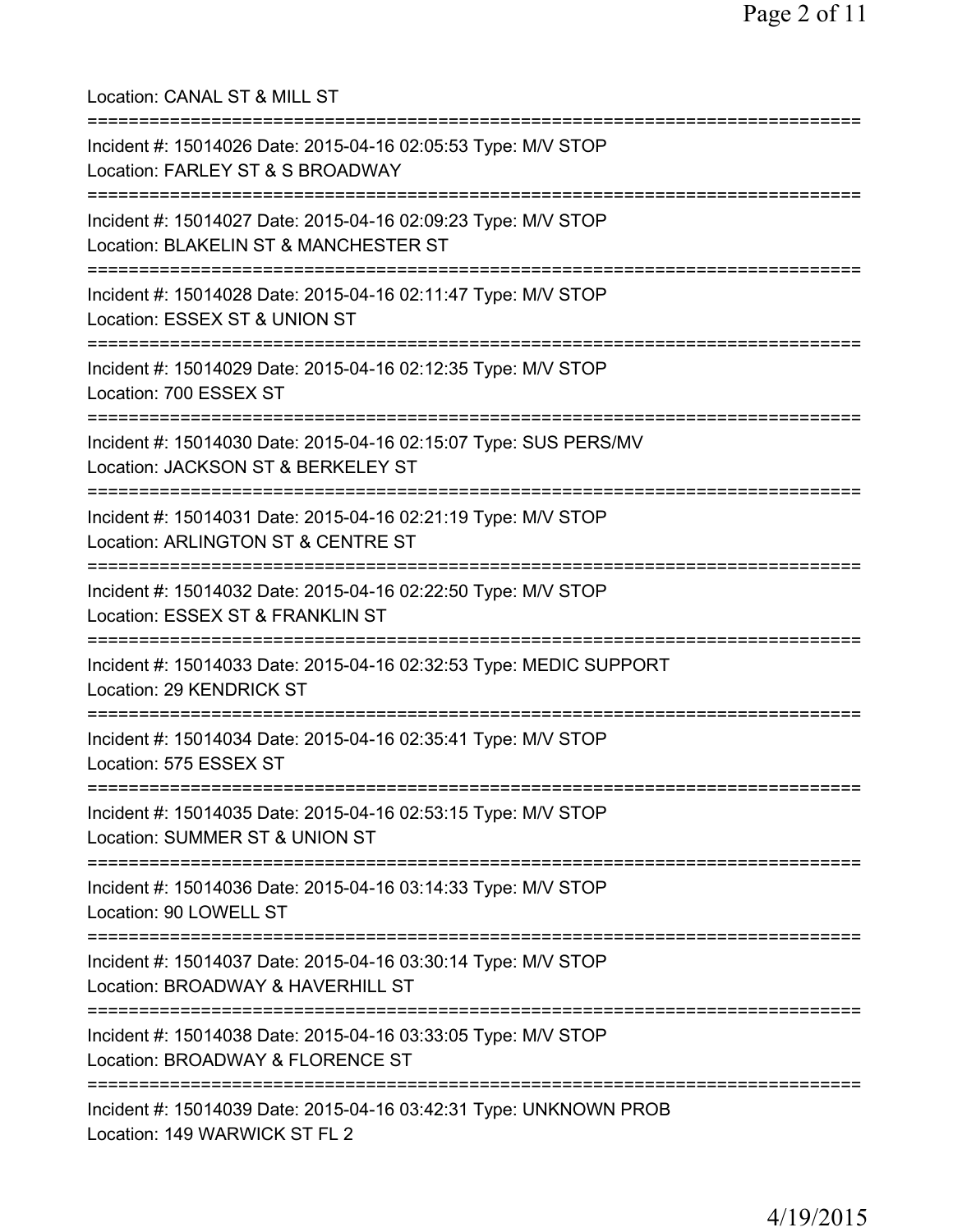| Incident #: 15014040 Date: 2015-04-16 06:45:54 Type: M/V STOP<br>Location: BROADWAY & N CANAL ST                                   |
|------------------------------------------------------------------------------------------------------------------------------------|
| Incident #: 15014041 Date: 2015-04-16 06:57:46 Type: ALARMS<br>Location: LORENZO BUILDING / 599 CANAL ST                           |
| Incident #: 15014042 Date: 2015-04-16 06:59:16 Type: PARK & WALK<br>Location: 205 BROADWAY                                         |
| Incident #: 15014043 Date: 2015-04-16 07:06:19 Type: HARASSMENT<br>Location: 197 MT. VERNON ST. FL 2                               |
| Incident #: 15014044 Date: 2015-04-16 07:16:57 Type: M/V STOP<br>Location: 6 WINTHROP AV                                           |
| Incident #: 15014045 Date: 2015-04-16 07:27:03 Type: M/V STOP<br>Location: ESSEX ST & MARGIN ST                                    |
| Incident #: 15014046 Date: 2015-04-16 07:34:22 Type: M/V STOP<br>Location: BAILEY ST & S UNION ST                                  |
| Incident #: 15014047 Date: 2015-04-16 07:48:24 Type: M/V STOP<br>Location: KENT ST & S UNION ST                                    |
| Incident #: 15014048 Date: 2015-04-16 08:01:36 Type: M/V STOP<br>Location: CANAL ST & UNION ST                                     |
| Incident #: 15014049 Date: 2015-04-16 08:08:16 Type: M/V STOP<br>Location: CANAL ST & MARSTON ST                                   |
| Incident #: 15014050 Date: 2015-04-16 08:08:51 Type: FIGHT<br>Location: CRAWFORD ST & EXETER ST<br>=============================== |
| Incident #: 15014051 Date: 2015-04-16 08:15:55 Type: M/V STOP<br>Location: ESSEX ST & JACKSON ST                                   |
| Incident #: 15014052 Date: 2015-04-16 08:19:55 Type: ALARMS<br>Location: 4 THOMAS RD                                               |
| Incident #: 15014053 Date: 2015-04-16 08:45:59 Type: DISTURBANCE<br>Location: BROADWAY & COMMON ST                                 |
|                                                                                                                                    |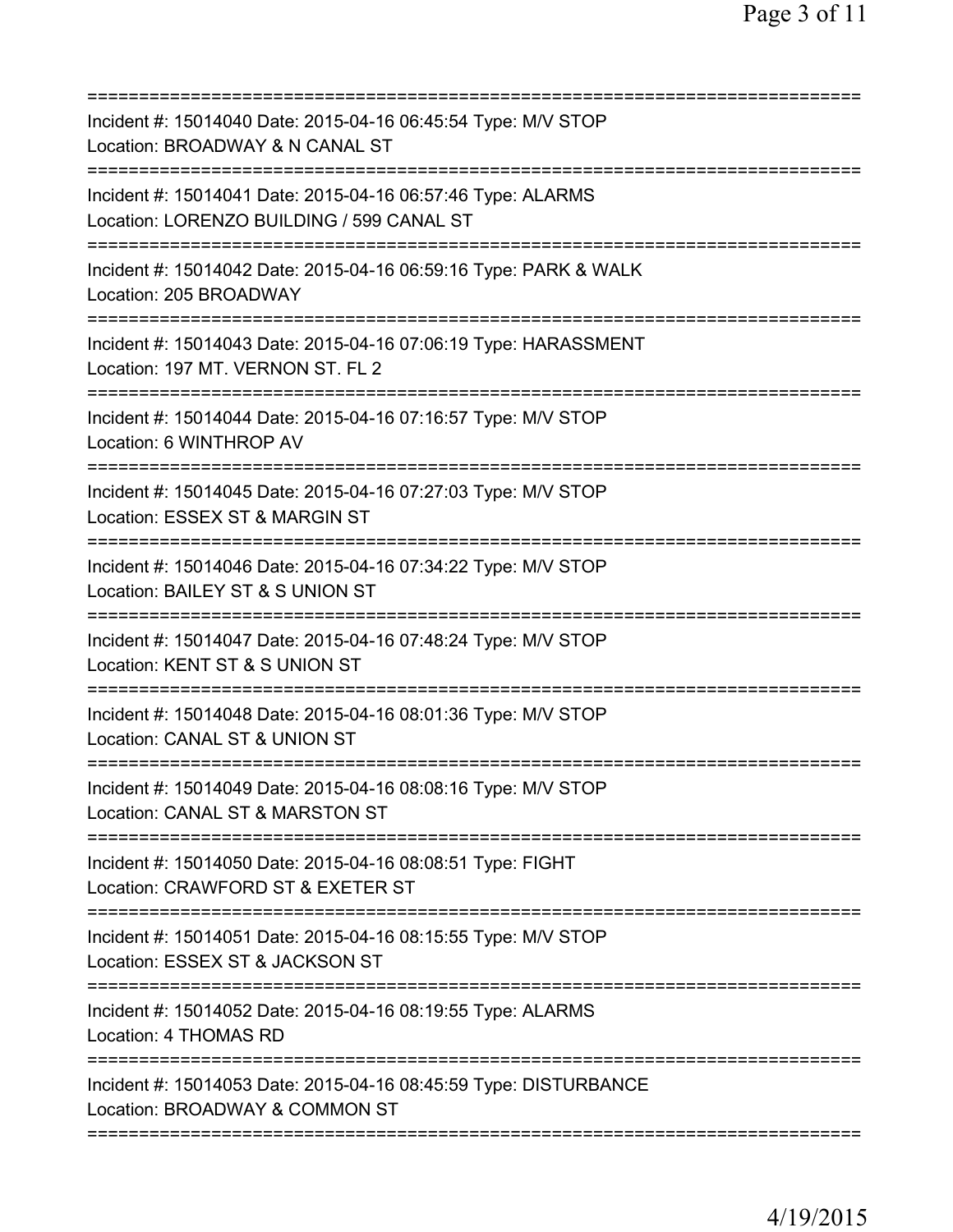| Incident #: 15014054 Date: 2015-04-16 08:53:37 Type: 209A/VIOLATION<br>Location: LAWRENCE HIGH SCHOOL / 70 N PARISH RD            |
|-----------------------------------------------------------------------------------------------------------------------------------|
| Incident #: 15014055 Date: 2015-04-16 08:54:13 Type: M/V STOP<br>Location: FRANKLIN ST & VALLEY ST                                |
| Incident #: 15014056 Date: 2015-04-16 09:06:49 Type: RECOV/STOL/MV<br>Location: PARTHUM SCHOOL / 255 E HAVERHILL ST               |
| Incident #: 15014057 Date: 2015-04-16 09:18:13 Type: INVESTIGATION<br>Location: 70 N PARISH RD                                    |
| Incident #: 15014058 Date: 2015-04-16 09:20:45 Type: SUS PERS/MV<br>Location: ERVING AV & LAWRENCE ST                             |
| Incident #: 15014059 Date: 2015-04-16 09:25:29 Type: HIT & RUN M/V<br>Location: FIRESTONE TIRES / 60 ESSEX ST                     |
| Incident #: 15014060 Date: 2015-04-16 09:27:17 Type: M/V STOP<br>Location: 145 WATER ST<br>===============================        |
| Incident #: 15014061 Date: 2015-04-16 09:30:30 Type: PARK & WALK<br>Location: BRADFORD ST & BROADWAY                              |
| ===========<br>Incident #: 15014062 Date: 2015-04-16 09:31:48 Type: AUTO ACC/NO PI<br>Location: MEN'S WAREHOUSE / 59 MERRIMACK ST |
| Incident #: 15014063 Date: 2015-04-16 09:38:59 Type: M/V STOP<br>Location: COMMON ST & JACKSON ST                                 |
| Incident #: 15014064 Date: 2015-04-16 09:47:39 Type: CK WELL BEING<br>Location: 75 HAVERHILL ST FL 1ST                            |
| Incident #: 15014065 Date: 2015-04-16 10:14:21 Type: AUTO ACC/NO PI<br>Location: BRUCE ST & PARK ST                               |
| Incident #: 15014066 Date: 2015-04-16 10:22:10 Type: NOTIFICATION<br>Location: 10 ALDEN CT #2                                     |
| Incident #: 15014067 Date: 2015-04-16 10:32:51 Type: PARK & WALK<br>Location: BROADWAY & HAVERHILL ST                             |
| Incident #: 15014068 Date: 2015-04-16 10:58:02 Type: COURT DOC SERVE                                                              |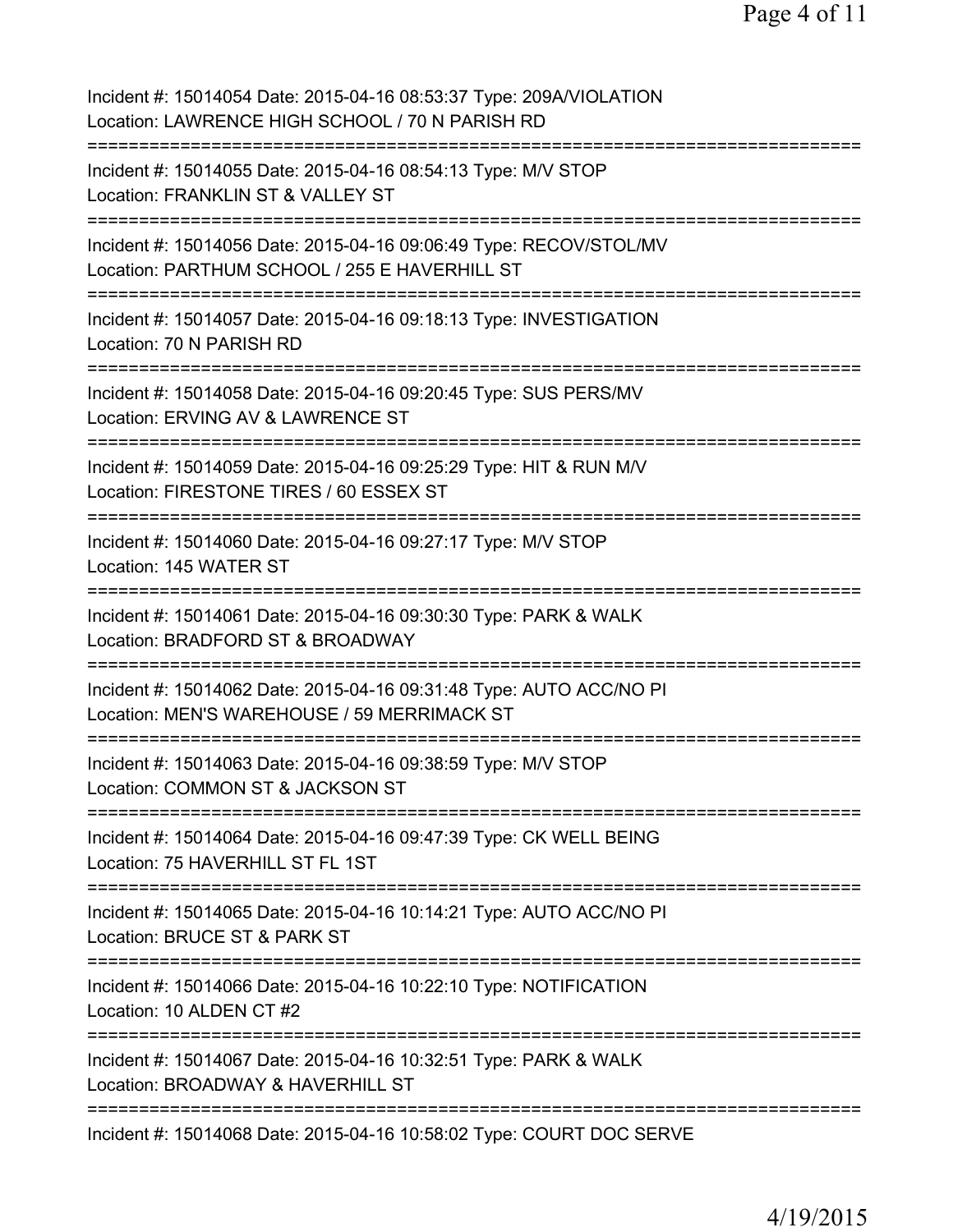Location: 452 HAVERHILL ST =========================================================================== Incident #: 15014069 Date: 2015-04-16 11:06:31 Type: M/V STOP Location: BROADWAY & TREMONT ST =========================================================================== Incident #: 15014070 Date: 2015-04-16 11:48:52 Type: PARK & WALK Location: BROADWAY & HAVERHILL ST =========================================================================== Incident #: 15014071 Date: 2015-04-16 11:49:42 Type: SUS PERS/MV Location: 50 BROADWAY =========================================================================== Incident #: 15014072 Date: 2015-04-16 11:50:55 Type: DRUG VIO Location: BARKER ST =========================================================================== Incident #: 15014073 Date: 2015-04-16 12:04:15 Type: CK WELL BEING Location: 75 HAVERHILL ST =========================================================================== Incident #: 15014074 Date: 2015-04-16 12:09:43 Type: MEDIC SUPPORT Location: 1 BEACON AV #208 =========================================================================== Incident #: 15014075 Date: 2015-04-16 12:11:23 Type: MEDIC SUPPORT Location: 2 APPLETON ST =========================================================================== Incident #: 15014076 Date: 2015-04-16 12:17:36 Type: SUS PERS/MV Location: COLUMBUS AV & HAVERHILL ST =========================================================================== Incident #: 15014077 Date: 2015-04-16 12:28:07 Type: SUS PERS/MV Location: CONGRESS ST & ENDICOTT ST =========================================================================== Incident #: 15014078 Date: 2015-04-16 12:35:39 Type: SUS PERS/MV Location: HAVERHILL ST & LAWRENCE ST =========================================================================== Incident #: 15014079 Date: 2015-04-16 12:49:39 Type: SUS PERS/MV Location: 12 WOOD LN =========================================================================== Incident #: 15014080 Date: 2015-04-16 13:00:12 Type: 209A/VIOLATION Location: 54 ABBOTT ST =========================================================================== Incident #: 15014081 Date: 2015-04-16 13:14:42 Type: 911 HANG UP Location: 495 HAMPSHIRE ST =========================================================================== Incident #: 15014082 Date: 2015-04-16 13:46:38 Type: M/V STOP Location: 55 ERVING AV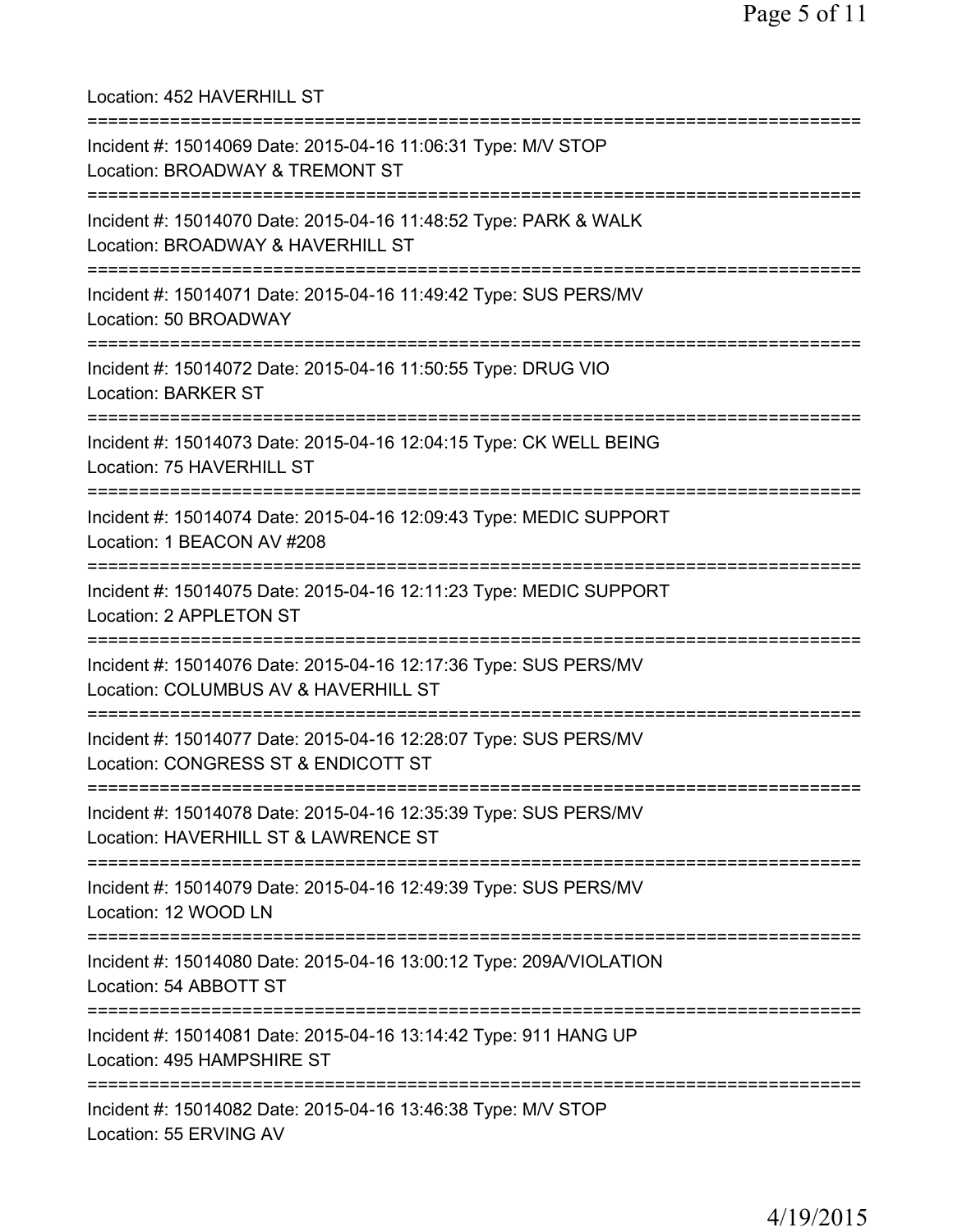| Incident #: 15014083 Date: 2015-04-16 13:50:14 Type: SUS PERS/MV<br>Location: LOWELL ST & MARGIN ST     |
|---------------------------------------------------------------------------------------------------------|
| Incident #: 15014084 Date: 2015-04-16 13:50:30 Type: DRUG VIO<br>Location: LOWELL ST & MARGIN ST        |
| Incident #: 15014085 Date: 2015-04-16 14:03:26 Type: DISTURBANCE<br>Location: MYRTLE ST & WALNUT ST     |
| Incident #: 15014086 Date: 2015-04-16 14:18:02 Type: HARASSMENT<br>Location: 70 N PARISH RD             |
| Incident #: 15014087 Date: 2015-04-16 14:25:53 Type: DOMESTIC/PROG<br>Location: 362 HOWARD ST FL 1ST    |
| Incident #: 15014088 Date: 2015-04-16 14:30:12 Type: SUS PERS/MV<br><b>Location: FLORENCE ST</b>        |
| Incident #: 15014089 Date: 2015-04-16 14:45:42 Type: SUS PERS/MV<br>Location: CRAWFORD ST & N PARISH RD |
| Incident #: 15014090 Date: 2015-04-16 14:47:55 Type: ALARM/MV<br>Location: 18 ASH ST                    |
| Incident #: 15014091 Date: 2015-04-16 15:33:08 Type: LARCENY/PAST<br>Location: 102 BOXFORD ST           |
| Incident #: 15014092 Date: 2015-04-16 15:43:26 Type: M/V STOP<br>Location: BROADWAY & LOWELL ST         |
| Incident #: 15014093 Date: 2015-04-16 15:44:49 Type: ALARMS<br>Location: 98 BRADFORD ST                 |
| Incident #: 15014094 Date: 2015-04-16 15:52:23 Type: ALARMS<br>Location: 71 BOXFORD ST #B               |
| Incident #: 15014095 Date: 2015-04-16 16:22:56 Type: ALARMS<br>Location: 98 BRADFORD ST                 |
| Incident #: 15014096 Date: 2015-04-16 16:25:42 Type: ALARMS<br>Location: 23 CRESCENT ST #A              |
|                                                                                                         |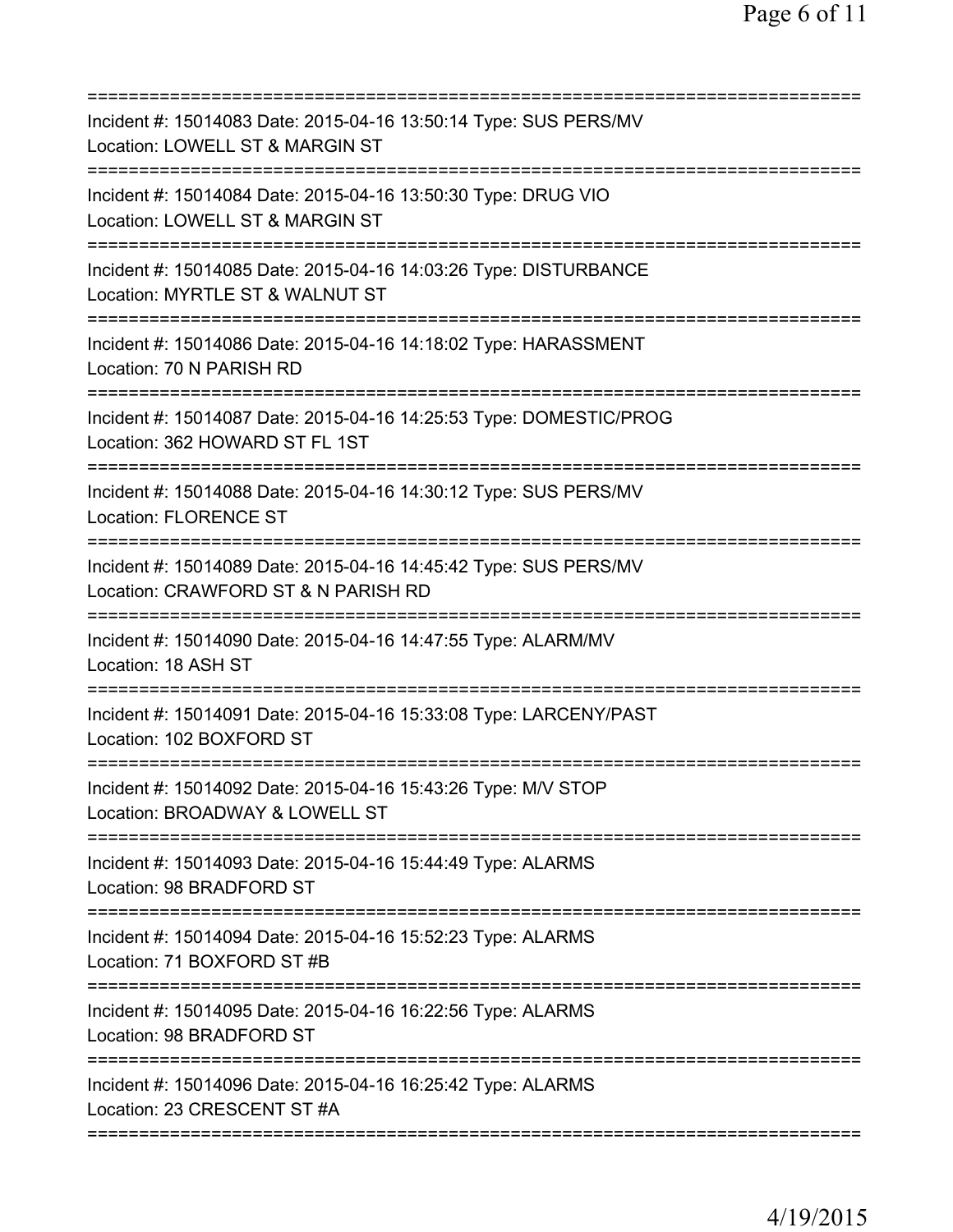| Incident #: 15014097 Date: 2015-04-16 16:41:24 Type: 209A/SERVE<br>Location: 405 ANDOVER ST                                     |
|---------------------------------------------------------------------------------------------------------------------------------|
| Incident #: 15014098 Date: 2015-04-16 16:43:34 Type: 209A/SERVE<br>Location: 18 FRANKLIN ST                                     |
| Incident #: 15014100 Date: 2015-04-16 17:11:51 Type: THREATS<br>Location: 228 HAVERHILL ST                                      |
| Incident #: 15014099 Date: 2015-04-16 17:14:13 Type: ALARM/BURG<br>Location: 98 BRADFORD ST                                     |
| Incident #: 15014101 Date: 2015-04-16 17:15:38 Type: MEDIC SUPPORT<br>Location: 170 UNION ST                                    |
| =====================================<br>Incident #: 15014102 Date: 2015-04-16 17:15:54 Type: DRUG VIO<br>Location: 150 PARK ST |
| Incident #: 15014103 Date: 2015-04-16 17:19:35 Type: ALARMS<br>Location: 98 BRADFORD ST                                         |
| Incident #: 15014104 Date: 2015-04-16 17:31:43 Type: MEDIC SUPPORT<br>Location: 18 STEVENS ST                                   |
| Incident #: 15014105 Date: 2015-04-16 17:33:15 Type: M/V STOP<br>Location: 630 S UNION ST                                       |
| Incident #: 15014106 Date: 2015-04-16 17:34:47 Type: LARCENY/PAST<br>Location: 12 E HAVERHILL ST                                |
| Incident #: 15014107 Date: 2015-04-16 17:44:14 Type: ANIMAL COMPL<br>Location: 51 HOFFMAN AV                                    |
| Incident #: 15014108 Date: 2015-04-16 17:45:24 Type: NOISE ORD<br><b>Location: THORNTON AV</b>                                  |
| Incident #: 15014109 Date: 2015-04-16 17:51:26 Type: M/V STOP<br>Location: ACTON ST & BROADWAY                                  |
| Incident #: 15014110 Date: 2015-04-16 17:51:57 Type: ALARM/BURG<br>Location: 14 SARATOGA ST                                     |
| Incident #: 15014111 Date: 2015-04-16 18:01:57 Type: M/V STOP                                                                   |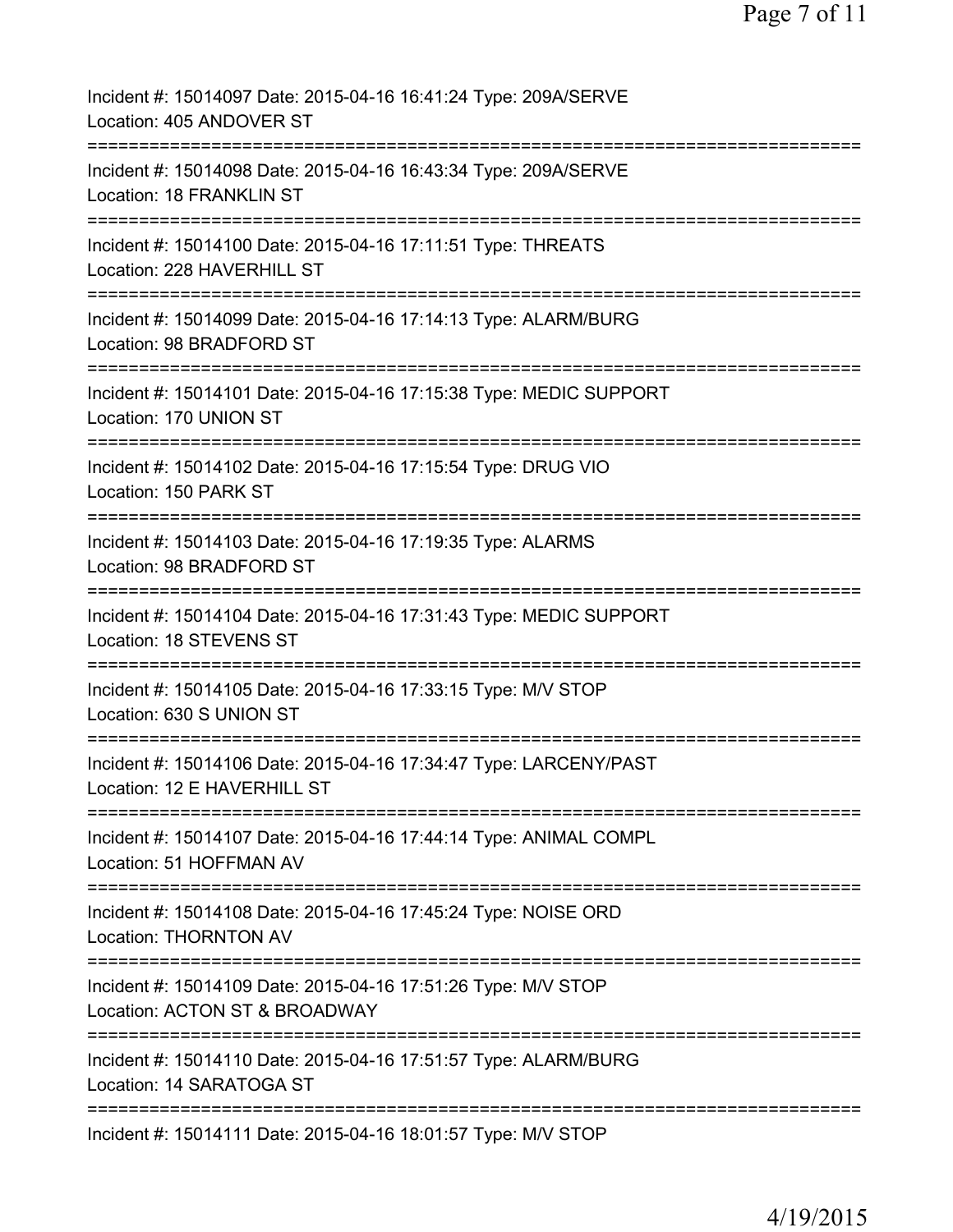Location: INMAN ST & S BROADWAY =========================================================================== Incident #: 15014112 Date: 2015-04-16 18:04:30 Type: ALARM/BURG Location: 98 BRADFORD ST =========================================================================== Incident #: 15014113 Date: 2015-04-16 18:05:59 Type: IDENTITY THEFT Location: 6 CRESTSHIRE DR =========================================================================== Incident #: 15014114 Date: 2015-04-16 18:16:41 Type: CK WELL BEING Location: RAFA FASHION / 351 BROADWAY FL 3 =========================================================================== Incident #: 15014115 Date: 2015-04-16 18:24:37 Type: M/V STOP Location: AMESBURY ST & ESSEX ST =========================================================================== Incident #: 15014116 Date: 2015-04-16 18:33:08 Type: M/V STOP Location: 425 MARKET ST =========================================================================== Incident #: 15014117 Date: 2015-04-16 18:37:49 Type: ALARM/BURG Location: 98 BRADFORD ST =========================================================================== Incident #: 15014118 Date: 2015-04-16 18:43:35 Type: M/V STOP Location: LOWELL ST & WINTER ST =========================================================================== Incident #: 15014119 Date: 2015-04-16 18:46:24 Type: M/V STOP Location: BROADWAY & MANCHESTER ST =========================================================================== Incident #: 15014120 Date: 2015-04-16 18:52:52 Type: TRESPASSING Location: 32 GROTON ST =========================================================================== Incident #: 15014121 Date: 2015-04-16 18:58:58 Type: M/V STOP Location: 700 ESSEX ST =========================================================================== Incident #: 15014122 Date: 2015-04-16 19:07:34 Type: M/V STOP Location: 616 ESSEX ST =========================================================================== Incident #: 15014123 Date: 2015-04-16 19:11:27 Type: AUTO ACC/NO PI Location: HAMPSHIRE ST & PARK ST =========================================================================== Incident #: 15014125 Date: 2015-04-16 19:12:55 Type: MAL DAMAGE Location: 2 MAY ST =========================================================================== Incident #: 15014124 Date: 2015-04-16 19:13:03 Type: CK WELL BEING Location: 49 BRADFORD ST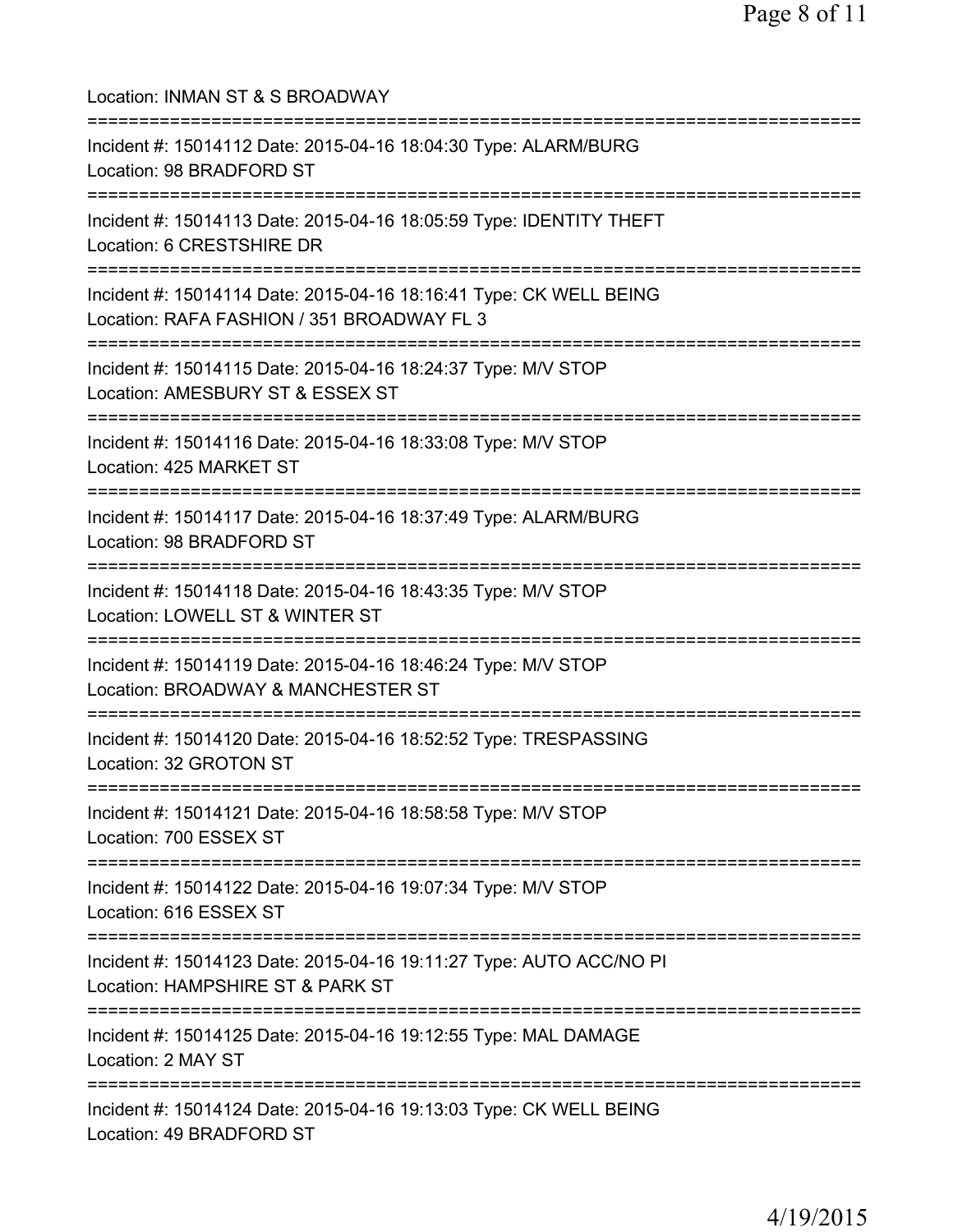| Incident #: 15014126 Date: 2015-04-16 19:22:15 Type: FIGHT<br>Location: 11 POPLAR ST                                                   |
|----------------------------------------------------------------------------------------------------------------------------------------|
| Incident #: 15014127 Date: 2015-04-16 19:25:22 Type: KEEP PEACE<br>Location: 349 ESSEX ST #5B                                          |
| Incident #: 15014128 Date: 2015-04-16 19:29:42 Type: THREATS<br>Location: 71 BIGELOW ST                                                |
| Incident #: 15014129 Date: 2015-04-16 19:51:07 Type: SUS PERS/MV<br>Location: ANDOVER ST & SHAWSHEEN RD<br>:========================== |
| Incident #: 15014130 Date: 2015-04-16 20:19:23 Type: UNWANTEDGUEST<br>Location: 1 TREMONT ST                                           |
| ------------<br>Incident #: 15014131 Date: 2015-04-16 20:29:45 Type: M/V STOP<br>Location: HAVERHILL ST & UNION ST                     |
| Incident #: 15014132 Date: 2015-04-16 20:38:48 Type: M/V STOP<br>Location: TACO BELL / 79 WINTHROP AV                                  |
| Incident #: 15014133 Date: 2015-04-16 20:46:26 Type: M/V STOP<br>Location: S UNION ST & WINTHROP AV                                    |
| Incident #: 15014134 Date: 2015-04-16 20:50:21 Type: M/V STOP<br>Location: CAMBRIDGE ST & WINTHROP AV                                  |
| Incident #: 15014135 Date: 2015-04-16 20:59:07 Type: KEEP PEACE<br>Location: 67 AVON ST FL 2ND                                         |
| Incident #: 15014136 Date: 2015-04-16 21:16:42 Type: M/V STOP<br><b>Location: CENTRAL BRIDGE</b>                                       |
| Incident #: 15014137 Date: 2015-04-16 21:17:31 Type: M/V STOP<br>Location: BROADWAY & LOWELL ST                                        |
| Incident #: 15014138 Date: 2015-04-16 21:18:24 Type: M/V STOP<br>Location: BROADWAY & LOWELL ST                                        |
| Incident #: 15014139 Date: 2015-04-16 21:19:12 Type: M/V STOP<br>Location: BROADWAY & LOWELL ST                                        |
|                                                                                                                                        |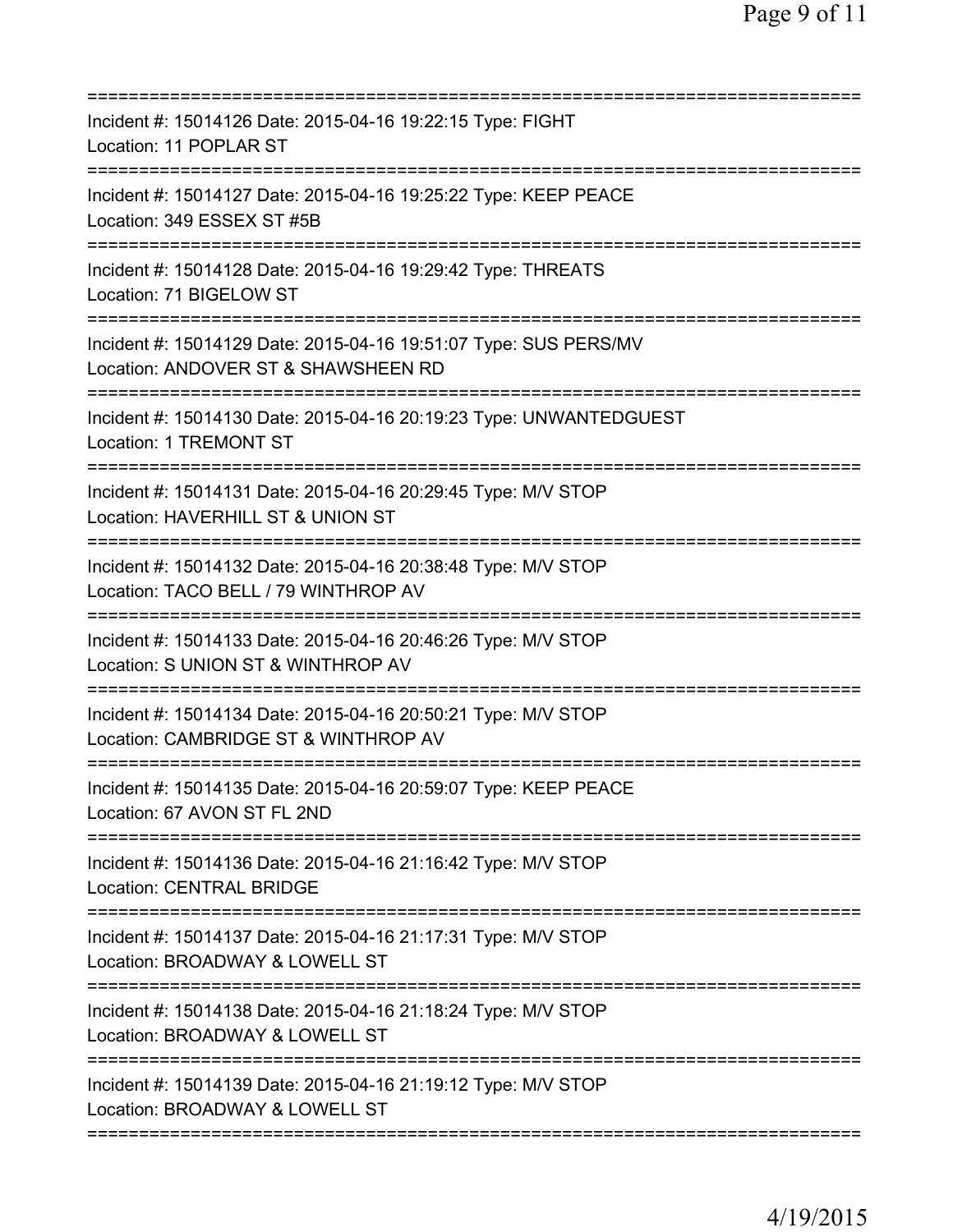| Incident #: 15014140 Date: 2015-04-16 21:20:48 Type: M/V STOP<br>Location: BROADWAY & LOWELL ST                                     |
|-------------------------------------------------------------------------------------------------------------------------------------|
| Incident #: 15014141 Date: 2015-04-16 21:21:30 Type: M/V STOP<br>Location: BROADWAY & LOWELL ST                                     |
| Incident #: 15014142 Date: 2015-04-16 21:22:32 Type: HIT & RUN M/V<br>Location: COMMON ST & JACKSON ST                              |
| Incident #: 15014143 Date: 2015-04-16 21:28:27 Type: M/V STOP<br>Location: 425 MARKET ST                                            |
| Incident #: 15014144 Date: 2015-04-16 21:39:20 Type: GENERAL SERV<br>Location: 360 BROADWAY                                         |
| Incident #: 15014145 Date: 2015-04-16 21:51:44 Type: DK (DRUNK)<br>Location: 153 UNION ST                                           |
| Incident #: 15014146 Date: 2015-04-16 22:06:51 Type: DOMESTIC/PROG<br>Location: 71 SPRINGFIELD ST                                   |
| Incident #: 15014147 Date: 2015-04-16 22:15:25 Type: M/V STOP<br>Location: 50 HIGH ST                                               |
| Incident #: 15014148 Date: 2015-04-16 22:24:18 Type: DK (DRUNK)<br>Location: 208 BROADWAY                                           |
| Incident #: 15014149 Date: 2015-04-16 22:25:24 Type: M/V STOP<br>Location: FOSTER ST & SALEM ST                                     |
| Incident #: 15014150 Date: 2015-04-16 22:28:54 Type: WARRANT SERVE<br>Location: 59 CHELMSFORD ST                                    |
| Incident #: 15014151 Date: 2015-04-16 22:58:33 Type: FIGHT<br>Location: 83 BASSWOOD ST FL 2                                         |
| Incident #: 15014152 Date: 2015-04-16 23:00:07 Type: M/V STOP<br>Location: MERRIMACK ST & PARKER ST                                 |
| :==========================<br>Incident #: 15014153 Date: 2015-04-16 23:02:06 Type: M/V STOP<br>Location: BENNINGTON ST & MYRTLE ST |
| Incident #: 15014154 Date: 2015-04-16 23:14:47 Type: M/V STOP                                                                       |